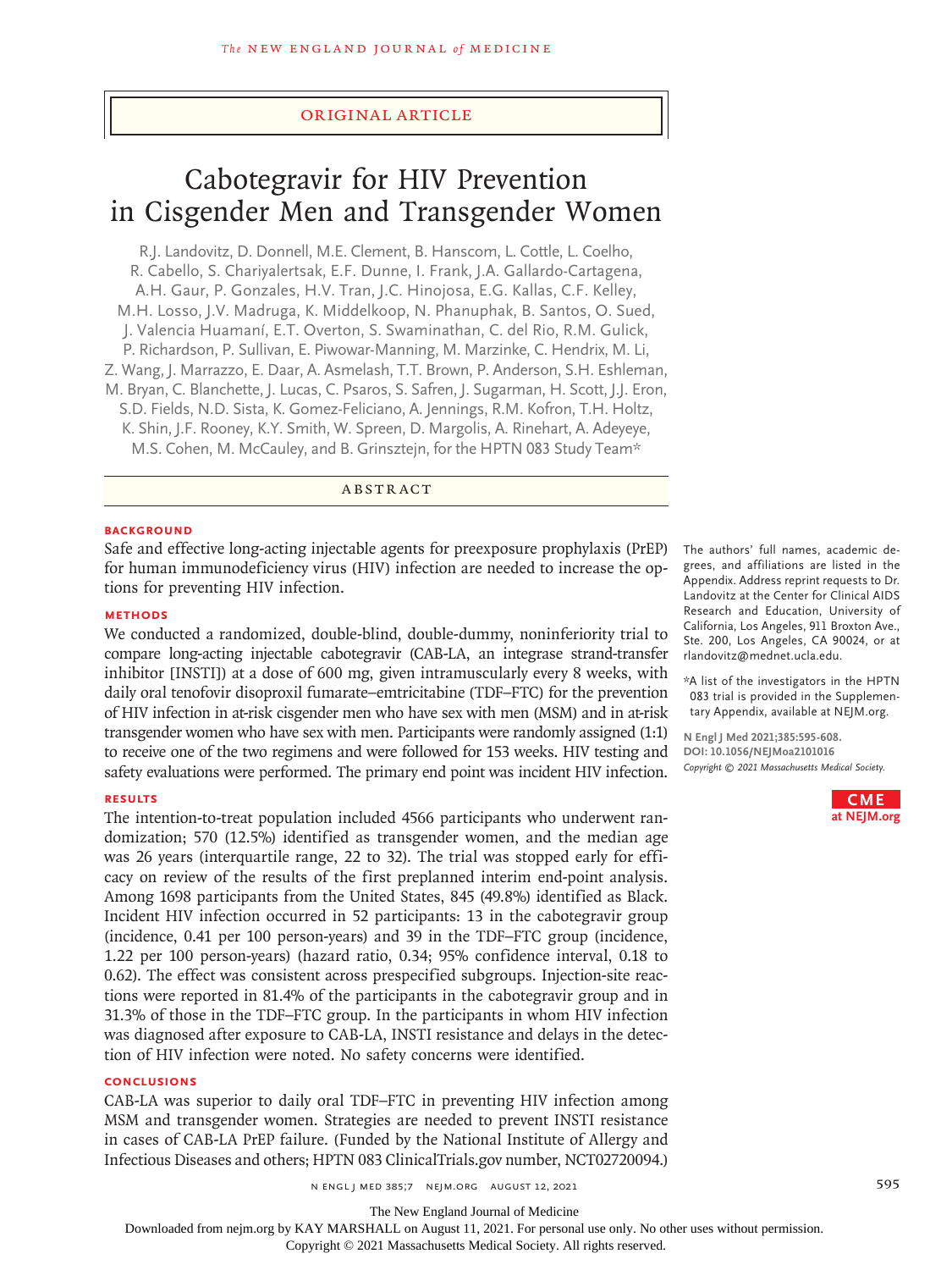*A Quick Take is available at NEJM.org*

ESPITE THE AVAILABILITY OF HIGHLY<br>effective strategies for the prevention of<br>human immunodeficiency virus (HIV)<br>infection, the number of new infections worldeffective strategies for the prevention of human immunodeficiency virus (HIV) infection, the number of new infections worldwide continues to exceed 5000 per day.<sup>1</sup> Daily oral tenofovir disoproxil fumarate–emtricitabine (TDF–FTC) has been reported to provide protection against HIV infection across various populations.<sup>2-7</sup> The efficacy of oral preexposure prophylaxis (PrEP) agents is directly correlated with adherence to prescribed dosing.<sup>4-9</sup> PrEP agents that do not require regular or planned oral dosing may increase acceptability and protection during periods of risk, thereby reducing the risk of HIV acquisition.

Long-acting injectable cabotegravir (CAB-LA) is an integrase strand-transfer inhibitor (INSTI) that is administered as an intramuscular injection into the gluteus muscle. CAB-LA has potent anti-HIV activity, protects nonhuman primates from a broad range of HIV exposure types, and is generally safe, without limiting toxic effects, in humans.10-15 (See the Supplementary Appendix, available with the full text of this article at NEJM.org.)

We report the primary results of the HIV Prevention Trials Network (HPTN) 083 trial, a phase 2b–3, multicenter, randomized, double-blind, double-dummy, active-controlled trial. We compared the safety and efficacy of CAB-LA, administered intramuscularly every 8 weeks, with daily oral TDF–FTC in cisgender men who have sex with men (MSM) and in transgender women who have sex with men in the United States, Latin America, Asia, and Africa.

#### METHODS

#### **Trial Oversight and Participants**

The HPTN 083 trial protocol, which is available at NEJM.org, was approved by the institutional review board, ethics committee, ministry of health, or a combination of these entities at each participating site. All the participants provided written informed consent. Full details of the trial design can be found in the trial protocol. The Division of AIDS of the National Institute of Allergy and Infectious Diseases provided regulatory sponsorship of the trial. The Division of AIDS was responsible for clinical monitoring of the trial. ViiV Healthcare and Gilead Sciences donated trial medications and matching placebos.

ViiV Healthcare also provided additional funding and contributed to the design of the trial.

Eligible participants were adults (≥18 years of age) who were in general good health as determined by clinical and laboratory assessments and who had a negative HIV serologic test at enrollment, had an undetectable blood HIV RNA viral load within 14 days before trial entry, and had a creatinine clearance of 60 ml or more per minute.16 Cisgender MSM and transgender women who have sex with men who were recruited for the trial were at high risk for HIV infection, as defined in the protocol. Key exclusion criteria were the use of illicit intravenous drugs within 90 days before enrollment, previous participation in the active treatment group of an HIV vaccine trial, coagulopathy, buttock implants or fillers, a seizure disorder, or a corrected QT interval of greater than 500 msec. Participants who had positive results on a hepatitis B virus surface antigen test or hepatitis C virus antibody test were also excluded.

# **Randomization and Trial Procedures**

Randomization was stratified according to site and was performed with the use of permuted blocks of 8, 10, and 12; trial-group assignments occurred electronically at enrollment. Eligible participants were assigned, in a 1:1 ratio, to receive either active cabotegravir with TDF–FTC placebo (cabotegravir group) or active TDF–FTC with cabotegravir placebo (TDF–FTC group).

The trial included three phases: an oral-tablet lead-in phase, an injection phase, and a "tail phase," the time period beginning 8 weeks after the final injection and continuing for approximately 48 weeks, when plasma drug concentrations are in terminal decline. During the lead-in phase, all the participants received two oral tablets (one active and one placebo) daily for 5 weeks to verify the safety of the tablets. Active cabotegravir was given as a 30-mg tablet, and active TDF–FTC was given as a fixed-dose combination of 300 mg of TDF plus 200 mg of FTC. Participants who had at least 50% adherence to the oral tablets, as determined by pill count, and had acceptable safety laboratory results were permitted to progress to injections. During the injection phase, participants received a supply of daily oral tablets and a 3-ml intramuscular injection on inception of this phase, 4 weeks after the beginning of the phase, and every 8 weeks

The New England Journal of Medicine

Downloaded from nejm.org by KAY MARSHALL on August 11, 2021. For personal use only. No other uses without permission.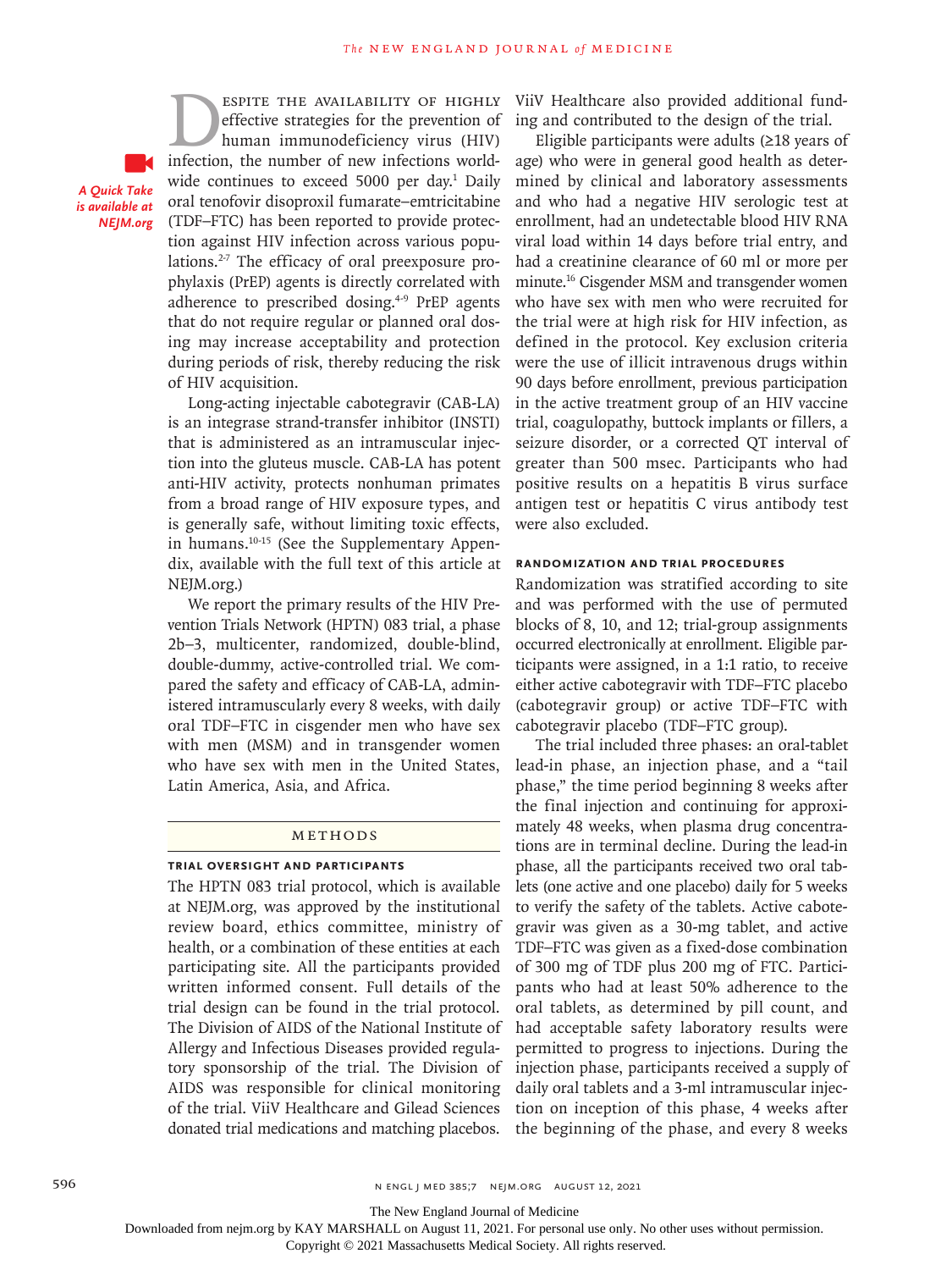thereafter. CAB-LA was administered as a single 3-ml injection containing 600 mg of cabotegravir. Placebo for CAB-LA was an injectable fat emulsion (20% intralipid solution) that was visually similar to CAB-LA. Active TDF–FTC was given as described above. Masked oral tablets were dispensed at enrollment, and masked tablets were dispensed and injections administered at weeks 5, 9, and 17 and every 8 weeks thereafter through week 153, thus resulting in approximately 3 years of exposure to CAB-LA. If a planned injection visit was delayed by 8 weeks or more, a 4-week interval was used for the next two injections. Participants who discontinued injections received open-label TDF–FTC for 48 weeks to provide ongoing HIV PrEP during the tail phase.<sup>17</sup>

Trial visits were scheduled at weeks 2 and 4 during the oral-tablet lead-in phase. Visits during which no injections were administered and only safety was assessed were scheduled at weeks 6 and 10, and then 2 weeks after each injection. Beginning with the last scheduled visit of the injection phase (week 153), participants were provided with open-label TDF–FTC daily over 48 weeks, with four quarterly trial visits (Fig. 1A).

All the visits included an HIV rapid test (cleared by the Food and Drug Administration) and a laboratory-based HIV antigen and antibody test, assessment of adverse events, collection and storage of plasma samples, and adherence and risk-reduction counseling. (Further details are provided in the Supplementary Appendix.)<sup>18</sup> Routine laboratory testing was performed at all visits except the week 5 visit. Injection-site reactions were assessed at visits that occurred 1 or 2 weeks after each injection. Testing for syphilis and nucleic acid amplification testing for rectal and urethral gonorrhea and chlamydia were conducted at least every 6 months. Testing for hepatitis C virus antibodies and measurement of fasting glucose and lipid levels were performed annually. Interviewer-led and computer-assisted structured interviews were conducted approximately every second injection cycle for evaluation of adherence, sexual behaviors, alcohol and drug use, and acceptability of the oral tablets and injections. Among participants in whom HIV infection had been confirmed at the trial site, measurement of the CD4+ T-cell count and the HIV viral load for clinical use was performed at quarterly visits for 1 year after diagnosis. Ad-

ditional HIV testing was performed retrospectively at the HPTN Laboratory Center to confirm HIV status and determine the timing of HIV infection; this testing included assessment of HIV resistance for selected samples with a viral load of 500 copies or more per milliliter.<sup>18</sup>

## **Primary End Points**

The primary efficacy end point of the trial was incident HIV infection. The methods used for determination of HIV status and for end-point adjudication are described in the Supplementary Appendix; additional information is provided in a separate report.18 An independent committee, whose members were unaware of the trial-group assignments, adjudicated HIV infections and determined the dates of first evidence of infection.18 The primary safety end point was the occurrence of an adverse event of grade 2 or higher. The severity of all adverse events was graded according to the Division of AIDS Table for Grading the Severity of Adult and Pediatric Adverse Events, corrected version 2.1.19

# **Analysis of Drug Concentrations**

A cohort of 390 randomly selected participants in the TDF–FTC group was assessed for measurement of the tenofovir concentration in plasma and the intraerythrocytic tenofovir–diphosphate concentration in dried blood spots.18 Plasma cabotegravir concentrations were measured in all samples obtained from all the participants in the cabotegravir group who had HIV infection (either incident or prevalent).18 For participants in the TDF–FTC group who had incident HIV infection, tenofovir and tenofovir diphosphate concentrations were measured in samples obtained at the first visit at which the participant was determined to be HIV positive and at selected previous visits.17

#### **Statistical Analysis**

The noninferiority margin was a hazard ratio of 1.23, which was chosen on the basis of previous placebo-controlled trials. (Details are provided in the protocol.) To achieve 90% power to detect an alternative hazard ratio of 0.75 (at a one-sided type I error rate of 0.025), we estimated that 172 incident HIV infections (events) would need to occur. Assuming an incidence of 1.75 events per 100 person-years, we enrolled approximately 4500 participants. Interim analyses were planned

The New England Journal of Medicine

Downloaded from nejm.org by KAY MARSHALL on August 11, 2021. For personal use only. No other uses without permission.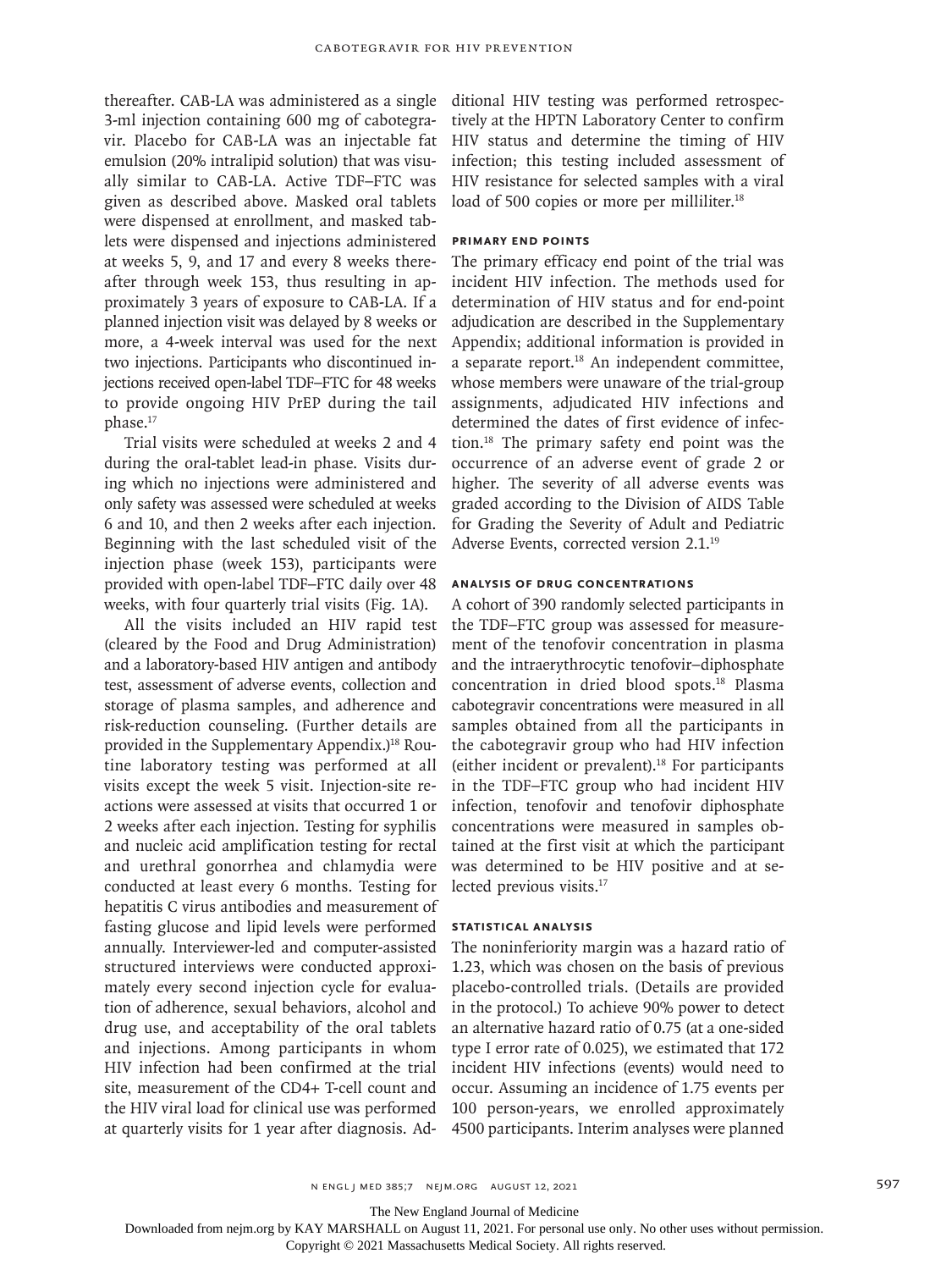

The New England Journal of Medicine

Downloaded from nejm.org by KAY MARSHALL on August 11, 2021. For personal use only. No other uses without permission.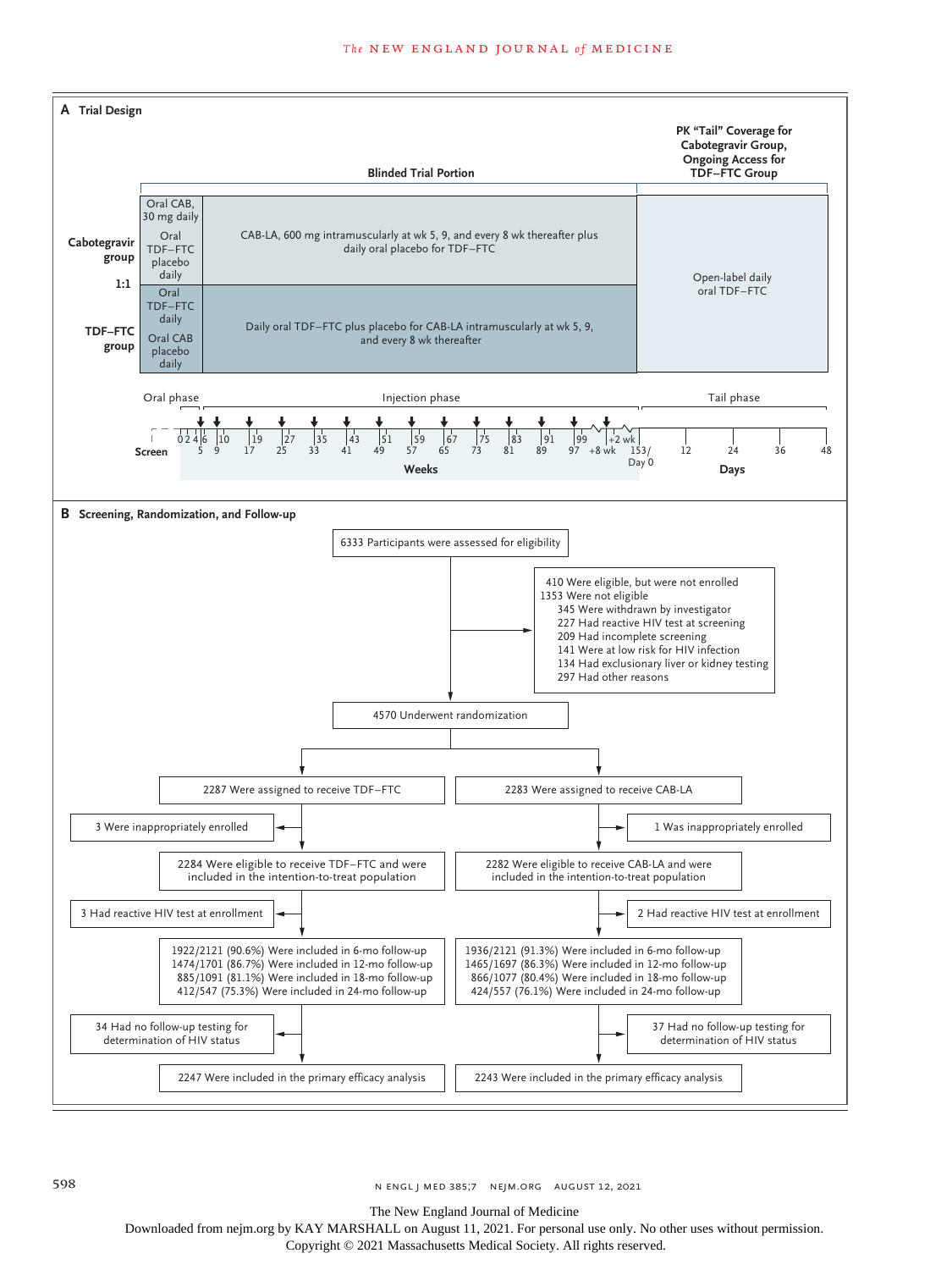#### **Figure 1 (facing page). Trial Design, Screening, Randomization, and Follow-up.**

CAB denotes cabotegravir, CAB-LA long-acting injectable CAB, HIV human immunodeficiency virus, PK pharmacokinetic, and TDF–FTC tenofovir disoproxil fumarate–emtricitabine.

to be performed with the use of O'Brien–Fleming group-sequential monitoring boundaries after 43, 86, and 129 events had occurred. The primary end point was evaluated in a modified intentionto-treat analysis, which excluded participants who were found to have HIV infection at enrollment. All incident infections were included in the analysis, regardless of when the infection occurred and regardless of whether the participant received an injection. Cox regression, stratified according to geographic region, was used to estimate the hazard ratio for incident HIV infection in the cabotegravir group as compared with the TDF–FTC group; 95% confidence intervals and P values were based on the Wald statistic. The primary hazard ratio was adjusted for interim monitoring.20 A test for proportional hazards was performed with the use of Schoenfeld residuals, and a log-rank test, stratified according to geographic region, was performed as a sensitivity analysis.

Trial data were reviewed approximately every 6 months by an independent data and safety monitoring board. On May 14, 2020, on review of the results of the first preplanned interim end-point analysis, the data and safety monitoring board concluded that the results met the prespecified criteria for stopping the trial on the basis of efficacy (Supplementary Appendix). The analyses in this report include data collected during the blinded phase of the trial up to May 14, 2020. The trial is currently ongoing with an open-label design.

#### **RESULTS**

#### **Trial Participants**

Between December 6, 2016, and March 16, 2020, a total of 6333 participants were screened at 43 sites in the United States, Latin America, Asia, and Africa (Fig. 1B and the Supplementary Appendix). Of the 4570 participants who underwent randomization and were enrolled, 4 were ineligible, resulting in an intention-to-treat population of 4566 participants. Demographic and clinical characteristics of the two groups were similar at baseline (Table 1) and met or exceeded prespecified metrics for enrollment of certain subgroups and populations. Five participants who acquired HIV infection before enrollment (2 in the cabotegravir group and 3 in the TDF–FTC group) and 71 participants who had no follow-up HIV testing after enrollment were excluded from the primary efficacy analysis.

Participant retention was 86.5% at 1 year, with a median follow-up of 1.4 years (interquartile range [IQR], 0.8 to 1.9). Masked oral tablets and injections were permanently discontinued in 908 participants (19.9%), including 445 participants in the cabotegravir group and 463 in the TDF–FTC group (Table S1 in the Supplementary Appendix).

# **Adherence to Oral Tablets and Injections**

The median adherence during the oral-tablet leadin phase, as determined by pill count, was 96.6% (IQR, 89.7 to 100.0) across the trial groups. During the course of the trial, in a randomly selected subgroup of 390 participants in the TDF–FTC group, 74.2% had tenofovir concentrations of greater than 40 ng per milliliter, which is consistent with the receipt of daily TDF–FTC doses in the previous week; 86.0% had concentrations above the lower limit of quantitation (0.31 ng per milliliter). Tenofovir–diphosphate concentrations (measured in dried blood spots) that were consistent with receipt of at least four TDF–FTC doses per week<sup>21</sup> over the previous 1 to 2 months were detected in 72.3% of the samples overall (Fig. S1); 91.5% of person-years were considered to have been "covered" by injectable CAB-LA placebo, which was defined as injections having been received with a delay of less than 2 weeks.

# **HIV Infection**

Using a prespecified testing algorithm, $17$  we identified HIV infection in 57 participants, including 5 (2 in the cabotegravir group and 3 in the TDF–FTC group) who had undetected HIV infection at enrollment ("baseline" infections). A total of 52 participants who acquired HIV infection after enrollment were included in the prespecified primary efficacy analysis: 13 in the cabotegravir group (incidence, 0.41 per 100 person-years)

n engl j med 385;7 nejm.org August 12, 2021 599

The New England Journal of Medicine

Downloaded from nejm.org by KAY MARSHALL on August 11, 2021. For personal use only. No other uses without permission.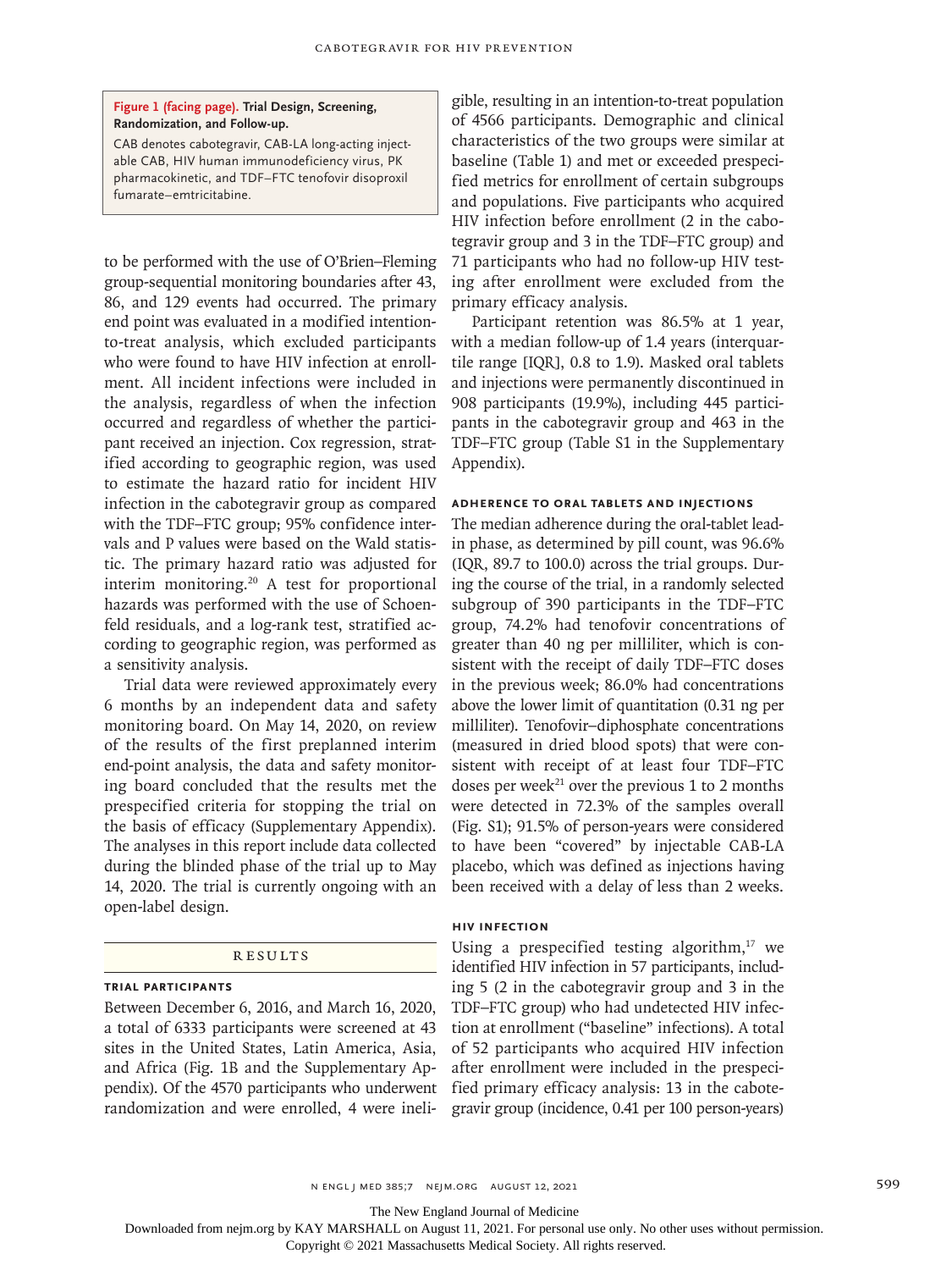# **The NEW ENGLAND JOURNAL of MEDICINE**

| Table 1. Demographic and Clinical Characteristics of the Participants at Baseline.*               |                         |                                    |                                      |  |  |
|---------------------------------------------------------------------------------------------------|-------------------------|------------------------------------|--------------------------------------|--|--|
| Characteristic                                                                                    | Overall<br>$(N = 4566)$ | Cabotegravir Group<br>$(N = 2282)$ | <b>TDF-FTC Group</b><br>$(N = 2284)$ |  |  |
| Cohort - no. $(%)$                                                                                |                         |                                    |                                      |  |  |
| <b>MSM</b>                                                                                        | 3992 (87.4)             | 2013 (88.2)                        | 1979 (86.6)                          |  |  |
| Transgender women who have sex with men                                                           | 570 (12.5)              | 266(11.7)                          | 304(13.3)                            |  |  |
| Participant preferred not to answer                                                               | 4(0.1)                  | 3(0.1)                             | $1 (-0.1)$                           |  |  |
| Age category - no. (%)                                                                            |                         |                                    |                                      |  |  |
| 18-29 yr                                                                                          | 3080 (67.5)             | 1572 (68.9)                        | 1508 (66.0)                          |  |  |
| 30-39 yr                                                                                          | 1048 (23.0)             | 498 (21.8)                         | 550 (24.1)                           |  |  |
| 40-49 yr                                                                                          | 315(6.9)                | 145(6.4)                           | 170(7.4)                             |  |  |
| 50-59 yr                                                                                          | 110(2.4)                | 60(2.6)                            | 50(2.2)                              |  |  |
| $\geq 60$ yr                                                                                      | 13(0.3)                 | 7(0.3)                             | 6(0.3)                               |  |  |
| Median age (IQR) - yr                                                                             | $26(22-32)$             | $26(22-32)$                        | $26(22-32)$                          |  |  |
| Latinx or Hispanic ethnic group, according to geographic region<br>— no./total no. $(\%)\uparrow$ |                         |                                    |                                      |  |  |
| <b>United States</b>                                                                              |                         |                                    |                                      |  |  |
| Yes                                                                                               | 303/1698 (17.8)         | 149/849 (17.6)                     | 154/849 (18.1)                       |  |  |
| No                                                                                                | 1394/1698 (82.1)        | 700/849 (82.4)                     | 694/849 (81.7)                       |  |  |
| Data missing                                                                                      | $1/1698$ (<0.1)         | $\pmb{0}$                          | 1/849(0.1)                           |  |  |
| Latin America                                                                                     |                         |                                    |                                      |  |  |
| Yes                                                                                               | 1806/1964 (92.0)        | 894/980 (91.2)                     | 912/984 (92.7)                       |  |  |
| <b>No</b>                                                                                         | 158/1964 (8.0)          | 86/980 (8.8)                       | 72/984 (7.3)                         |  |  |
| SexPro score, according to geographic region - no./total no. (%) t                                |                         |                                    |                                      |  |  |
| <b>United States</b>                                                                              |                         |                                    |                                      |  |  |
| $\leq 16$                                                                                         | 1447/1698 (85.2)        | 729/849 (85.9)                     | 718/849 (84.6)                       |  |  |
| $>16$                                                                                             | 251/1698 (14.8)         | 120/849 (14.1)                     | 131/849 (15.4)                       |  |  |
| Latin America                                                                                     |                         |                                    |                                      |  |  |
| $\leq 16$                                                                                         | 1675/1964 (85.3)        | 825/980 (84.2)                     | 850/984 (86.4)                       |  |  |
| >16                                                                                               | 289/1964 (14.7)         | 155/980 (15.8)                     | 134/984 (13.6)                       |  |  |
| Geographic region - no. (%)                                                                       |                         |                                    |                                      |  |  |
| <b>United States</b>                                                                              | 1698 (37.2)             | 849 (37.2)                         | 849 (37.2)                           |  |  |
| Latin America                                                                                     |                         |                                    |                                      |  |  |
| Argentina                                                                                         | 337(7.4)                | 169(7.4)                           | 168(7.4)                             |  |  |
| <b>Brazil</b>                                                                                     | 796 (17.4)              | 395 (17.3)                         | 401 (17.6)                           |  |  |
| Peru                                                                                              | 831 (18.2)              | 416 (18.2)                         | 415 (18.2)                           |  |  |
| Asia                                                                                              |                         |                                    |                                      |  |  |
| Thailand                                                                                          | 553 (12.1)              | 275 (12.1)                         | 278 (12.2)                           |  |  |
| Vietnam                                                                                           | 199 (4.4)               | 100(4.4)                           | 99 (4.3)                             |  |  |
| Africa                                                                                            | 152(3.3)                | 78 (3.4)                           | 74 (3.2)                             |  |  |
| Race, according to geographic region - no./total no. (%) +                                        |                         |                                    |                                      |  |  |
| <b>United States</b>                                                                              |                         |                                    |                                      |  |  |
| Black                                                                                             | 845/1698 (49.8)         | 411/849 (48.4)                     | 434/849 (51.1)                       |  |  |
| Non-Black                                                                                         | 851/1698 (50.1)         | 437/849 (51.5)                     | 414/849 (48.8)                       |  |  |

600 n engl j med 385;7 nejm.org August 12, 2021

The New England Journal of Medicine

Downloaded from nejm.org by KAY MARSHALL on August 11, 2021. For personal use only. No other uses without permission.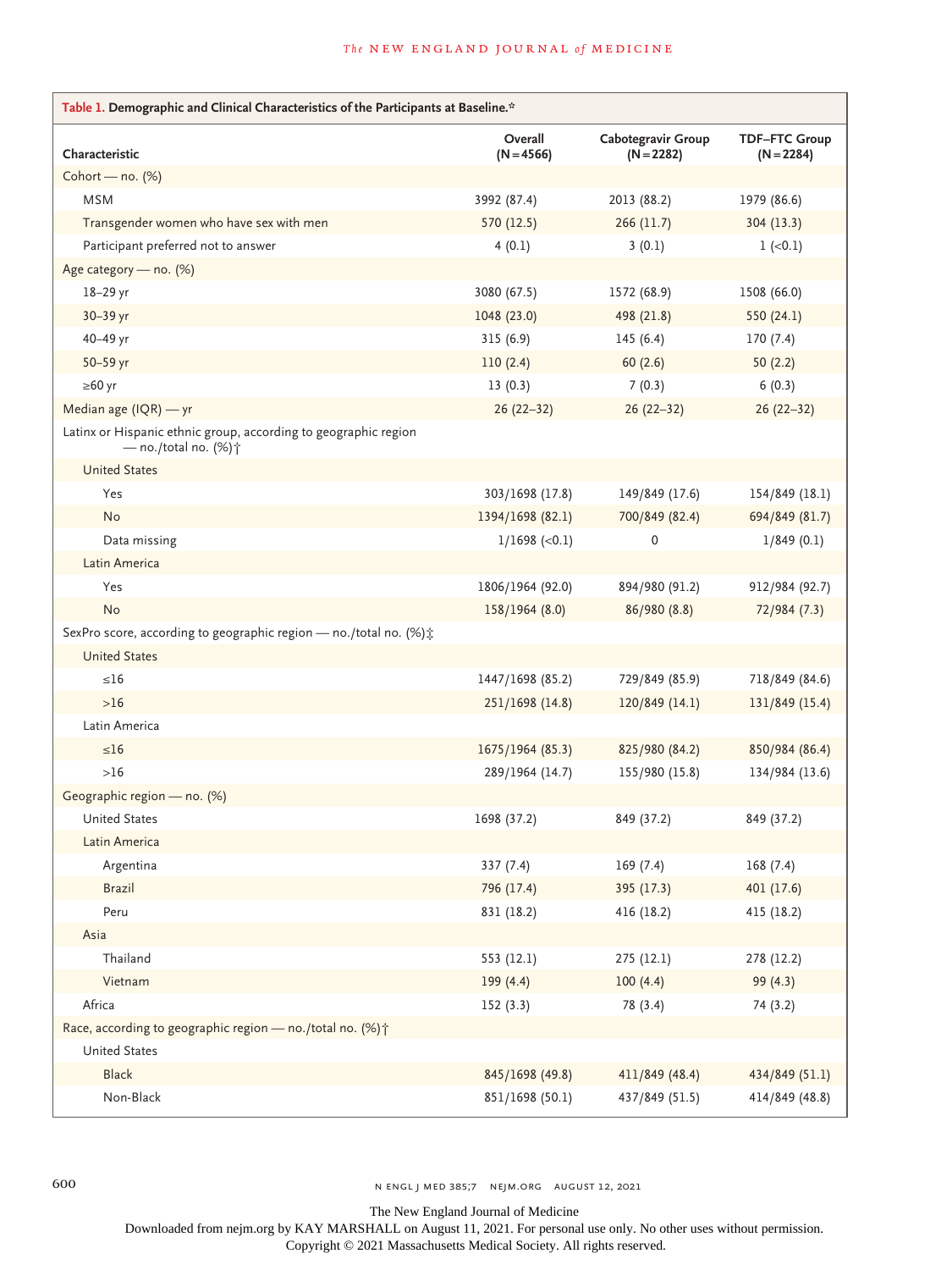| Table 1. (Continued.)                             |                         |                                    |                                      |
|---------------------------------------------------|-------------------------|------------------------------------|--------------------------------------|
| Characteristic                                    | Overall<br>$(N = 4566)$ | Cabotegravir Group<br>$(N = 2282)$ | <b>TDF-FTC Group</b><br>$(N = 2284)$ |
| Data missing                                      | 2/1698(0.1)             | 1/849(0.1)                         | 1/849(0.1)                           |
| Latin America                                     |                         |                                    |                                      |
| <b>Black or mixed</b>                             | 392/1964 (20.0)         | 198/980 (20.2)                     | 194/984 (19.7)                       |
| Indigenous                                        | 862/1964 (43.9)         | 435/980 (44.4)                     | 427/984 (43.4)                       |
| Asian                                             | 8/1964(0.4)             | 6/980(0.6)                         | 2/984(0.2)                           |
| White                                             | 659/1964 (33.6)         | 319/980 (32.6)                     | 340/984 (34.6)                       |
| Other                                             | 43/1964 (2.2)           | 22/980 (2.2)                       | 21/984(2.1)                          |
| Asia                                              |                         |                                    |                                      |
| Asian                                             | 749/752 (99.6)          | 374/375 (99.7)                     | 375/377 (99.5)                       |
| Other                                             | 3/752(0.4)              | 1/375(0.3)                         | 2/377(0.5)                           |
| Africa                                            |                         |                                    |                                      |
| Black                                             | 119/152 (78.3)          | 62/78 (79.5)                       | 57/74 (77.0)                         |
| Other                                             | 5/152(3.3)              | 2/78(2.6)                          | 3/74(4.1)                            |
| Mixed                                             | 28/152 (18.4)           | 14/78 (17.9)                       | 14/74 (18.9)                         |
| Marital status - no. (%)                          |                         |                                    |                                      |
| Married, civil union, or legal partnership        | 177(3.9)                | 79 (3.5)                           | 98 (4.3)                             |
| Living with primary or main partner               | 292(6.4)                | 138(6)                             | 154(6.7)                             |
| Have primary or main partner, not living together | 335(7.3)                | 171(7.5)                           | 164(7.2)                             |
| Single, divorced, or widowed                      | 3751 (82.2)             | 1888 (82.7)                        | 1863 (81.6)                          |
| Other                                             | 11(0.2)                 | 6(0.3)                             | 5(0.2)                               |
| Educational level - no. (%)                       |                         |                                    |                                      |
| No schooling                                      | 8(0.2)                  | 2(0.1)                             | 6(0.3)                               |
| Primary school                                    | 70(1.5)                 | 28(1.2)                            | 42(1.8)                              |
| Secondary school                                  | 1012 (22.2)             | 490 (21.5)                         | 522 (22.9)                           |
| Technical training                                | 375(8.2)                | 187(8.2)                           | 188(8.2)                             |
| College or university or higher                   | 3101 (67.9)             | 1575 (69.0)                        | 1526 (66.8)                          |

\* Percentages may not sum to 100 because of rounding. IQR denotes interquartile range, MSM men who have sex with men, and TDF–FTC tenofovir disoproxil fumarate–emtricitabine.

† Race and ethnic group were reported by the participant.

‡ SexPro is a Web-based tool that provides a sexual health promotion score. It is validated to predict the 6-month risk of HIV acquisition on the basis of sexual behaviors, sexual networks, substance use, history of sexually transmitted infections, race or ethnic group (United States only), and age. Additional background on the SexPro tool is provided in the protocol. Scores range from 1 to 20, with higher scores indicating a lower risk of acquiring HIV infection.

and 39 in the TDF–FTC group (incidence, 1.22 per 100 person-years). The hazard ratio for incident HIV infection in the cabotegravir group as compared with the TDF–FTC group was 0.34 (95% confidence interval [CI],  $0.18$  to  $0.62$ ; P<0.001). The test for proportional hazards had modest evidence of nonproportionality ( $P=0.07$ ); a stratified log-rank test showed a significant difference

overall magnitude of the effect were consistent across prespecified subgroups and populations (Fig. 2) and in a per-protocol analysis (Fig. S2).

between the groups (P<0.001). The direction and cabotegravir group was readjudicated as a base-Post hoc centralized testing of stored plasma samples resulted in readjudication of the timing of the first visit at which an HIV test was positive for 2 participants in the cabotegravir group; 1 of the original 13 incident HIV infections in the

The New England Journal of Medicine

Downloaded from nejm.org by KAY MARSHALL on August 11, 2021. For personal use only. No other uses without permission.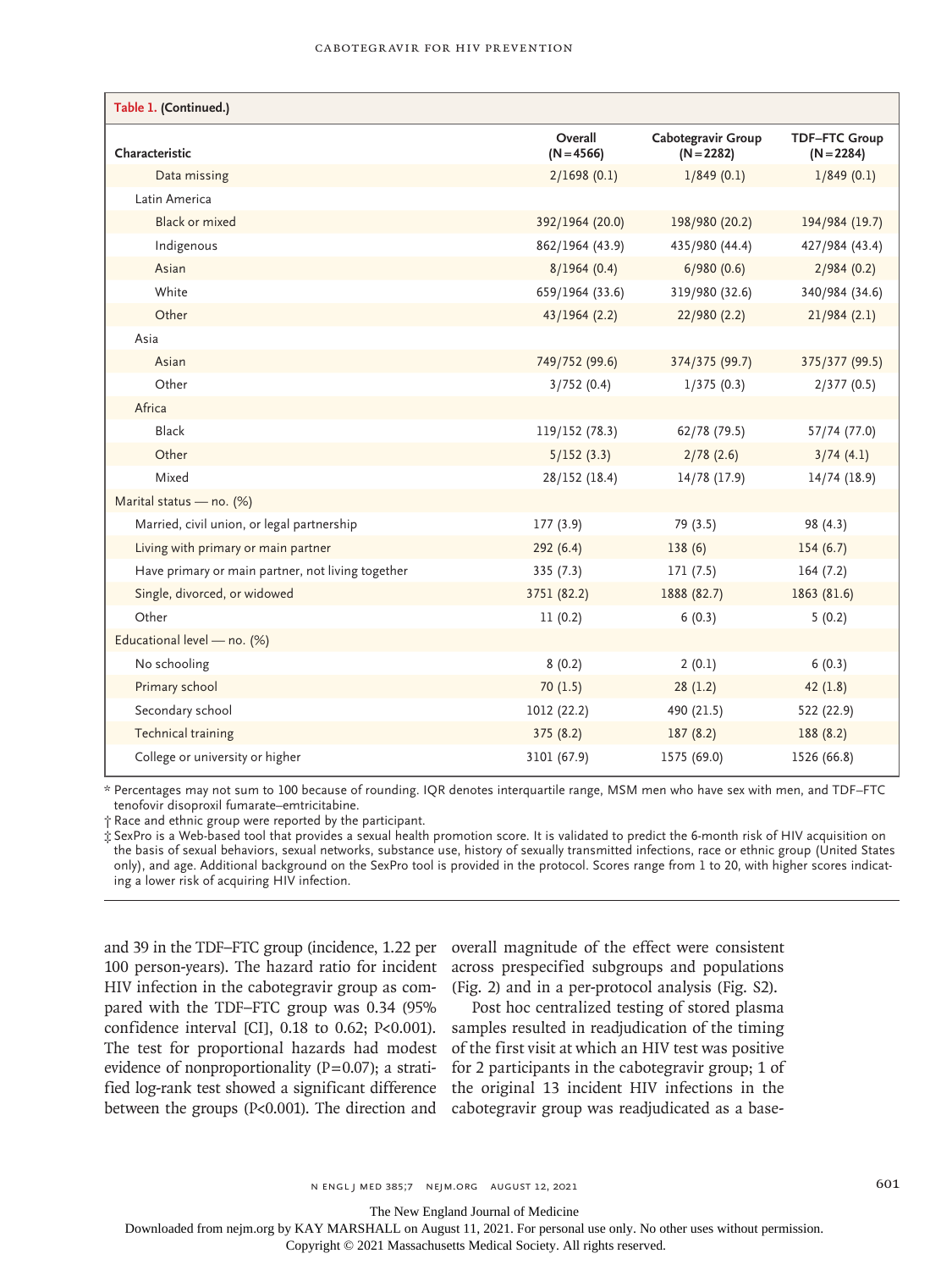

line infection (case A3) (Fig. 3). No incident in-included the post hoc readjudication data profections in the TDF–FTC group were readjudi-vided a revised estimate of incident HIV infeccated as baseline infections. An analysis that tion in the cabotegravir group of 0.37 (95% CI,

602 **n engl j med 385;7 NEIM.ORG AUGUST 12, 2021** 

The New England Journal of Medicine

Downloaded from nejm.org by KAY MARSHALL on August 11, 2021. For personal use only. No other uses without permission.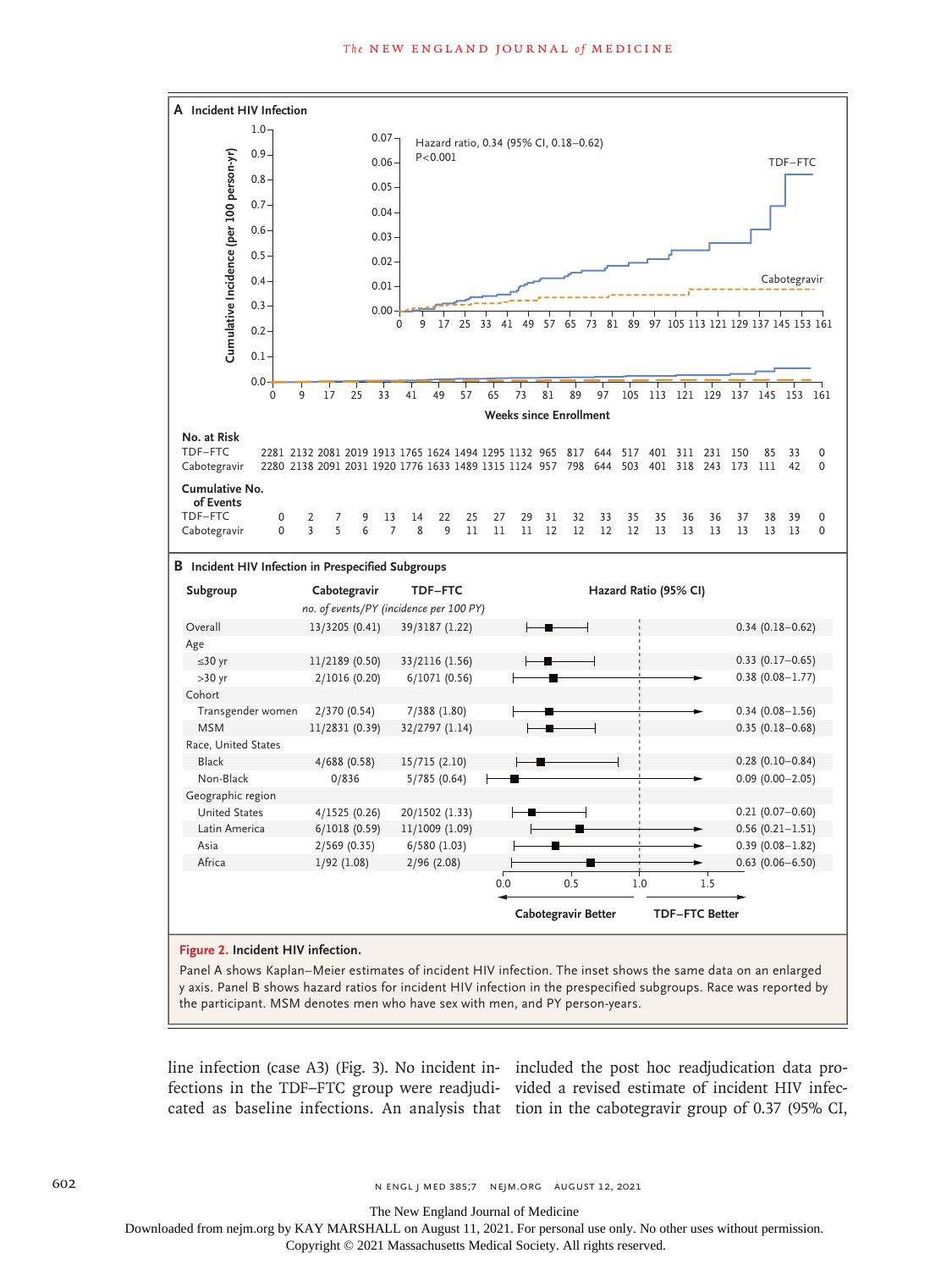0.19 to 0.65; hazard ratio, 0.32 [95% CI, 0.16 to 0.58]). One additional case (A4) (Fig. 3) in the cabotegravir group was also identified post hoc as a baseline infection; thus, the final number of observed infections was 58 (16 in the cabotegravir group and 42 in the TDF–FTC group). Detailed descriptions of each case, including virologic and pharmacologic assessments, are presented in a separate report.<sup>17</sup> The timing of the first visit at which an HIV test was positive for each of the 16 infections in the cabotegravir group is shown in Figure 3.

The 16 infections in the cabotegravir group were classified into four groups (A through D) (Fig. 3). Four infections occurred before enrollment (cases A1 through A4). Five infections occurred with no recent exposure to cabotegravir (cases B1 through B5); in 2 of these cases (B1 and B4), open-label TDF–FTC was initiated after the participant had discontinued CAB-LA. Three infections occurred before cabotegravir injection (cases C1 through C3); in 1 of these cases (C2), the participant was nonadherent to oral cabotegravir, and in the other 2 cases (C1 and C3), infection occurred during the oral-tablet lead-in phase. The remaining 4 infections occurred in participants with appropriately timed CAB-LA doses and expected plasma cabotegravir concentrations (cases D1 through D4).

# **Drug Resistance Mutations**

INSTI resistance mutations were detected in 1 of the 4 cases identified as a baseline infection (case A2) and in 4 of 9 incident cases that had a resistance test result (cases C1, C3, D3, and D4). No resistance was detected when viral escape or HIV acquisition occurred during the period of cabotegravir decay after the last injection (tail phase; cases A3, B1, B3, and B4) (Fig. 3), although varying intervals of follow-up before initiation of antiretroviral therapy (ART) do not allow direct comparison. In the TDF–FTC group, 2 of the 39 incident HIV infections occurred in cases in which the drug concentrations that were measured were consistent with good PrEP adherence (cases E16 and E34). Four incident infections and 2 baseline infections had nucleoside or nucleotide reverse-transcriptase inhibitor mutations (K65R, M184V, M184I, or a mixture of M184V and M184I with or without nonnucleoside reverse-transcriptase inhibitor [NNRTI] mu-

tations; cases E3, E13, E16, E25, E41, and E42) (Figs. S3 and S4).18

#### **Safety**

The primary safety population (which comprised participants who had received at least one dose of any of the oral tablets or injections) included 4562 participants (2280 in the cabotegravir group and 2282 in the TDF–FTC group). Adverse events of grade 2 or higher were reported in 92.5% of the participants overall, with no marked difference in the overall frequency between the trial groups (Table 2). Adverse events of grade 3 or higher were reported in 1494 participants (32.7%) overall; the overall frequency of these events was similar in the two trial groups. Permanent discontinuation of the oral tablets or both oral tablets and injections owing to adverse events other than injection-site reactions occurred in 172 participants (3.8%) overall, with a similar overall frequency in the two groups.

Serious adverse events were reported in 241 participants (5.3%) overall and were balanced between the two groups. Additional adverse events of interest included seizures and liverrelated adverse events resulting in discontinuation of the oral tablets or both oral tablets and injections; both were uncommon, and the overall frequency of such events was similar in the two groups. A total of 11 participants died (7 in the TDF–FTC group and 4 in the cabotegravir group; hazard ratio, 0.57 [95% CI, 0.17 to 1.96]) (Table S2); 1 death in the TDF–FTC group that resulted from cardiovascular disease was considered to be related to the oral tablets or injections.

#### **Injection-Site Reactions**

Injection-site reactions were reported in 1724 participants (81.4%) in the cabotegravir group who received at least one injection and in 652 participants (31.3%) in the TDF–FTC group who received at least one placebo injection. Injectionsite reactions were mostly mild or moderate in severity and decreased in frequency over time (Fig. S5). Of the 2117 participants who received at least one active CAB-LA injection, 50 (2.4%) permanently discontinued the injections owing to an injection-related adverse event; discontinuation was strongly associated with increased severity of the injection-site reactions (Table S3). Of 10,666 injection-site reactions in the cabote-

n engl j med 385;7 nejm.org August 12, 2021 603

The New England Journal of Medicine

Downloaded from nejm.org by KAY MARSHALL on August 11, 2021. For personal use only. No other uses without permission.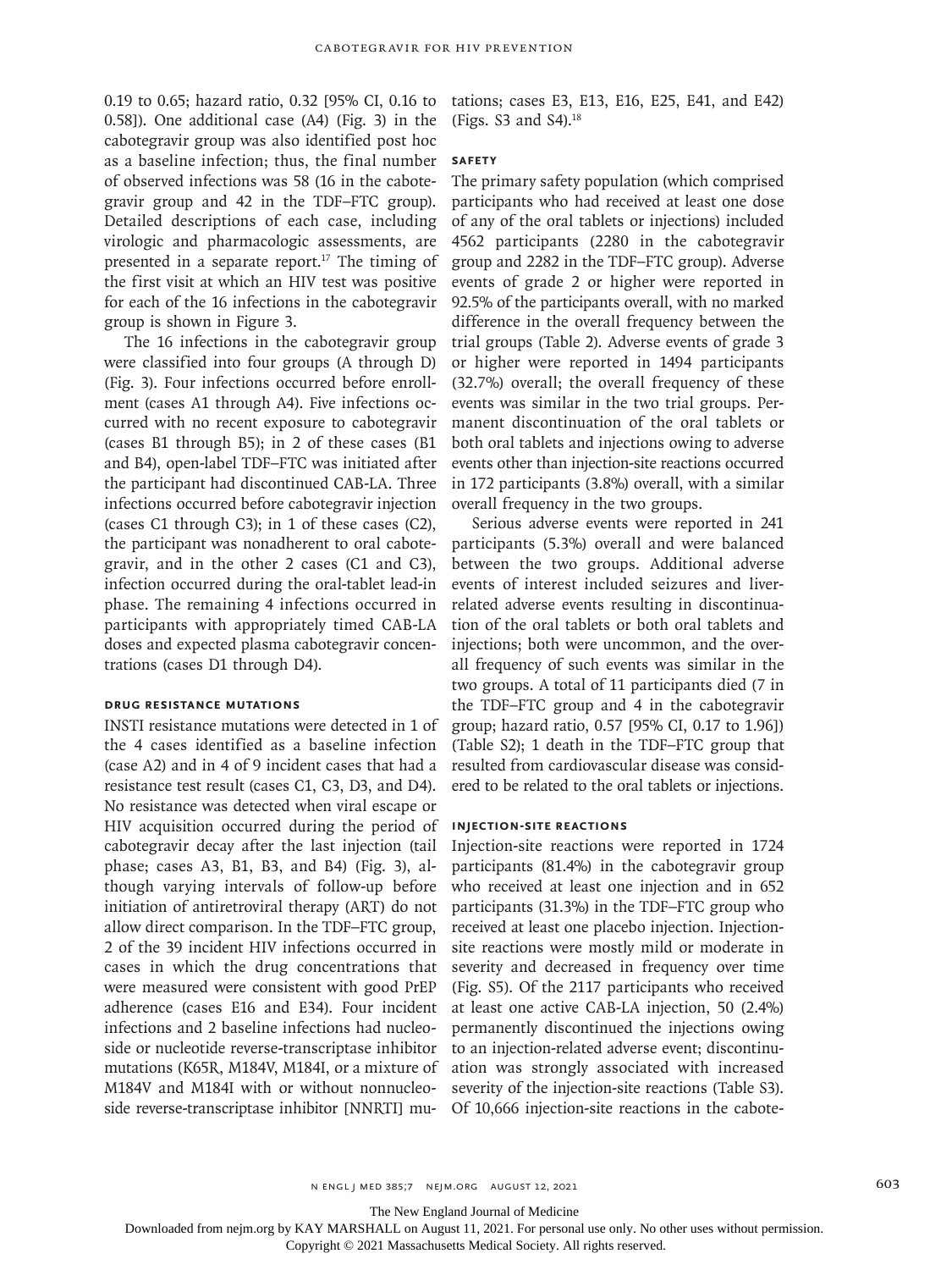

gravir group, 6486 (60.8%) were pain and 2530 (23.7%) were tenderness; the events began a median of 1 day (IQR, 0 to 2) after injection and

#### **Sexually Transmitted Infections**

lasted a median of 3 days (IQR, 2 to 6) (Fig. S6). the incidence of new rectal or urethral chlamydia The overall incidence of new rectal or urethral gonorrhea was 13.49 per 100 person-years, and

604 **n ENGL j MED 385;7 NEIM.ORG AUGUST 12, 2021** 

The New England Journal of Medicine

Downloaded from nejm.org by KAY MARSHALL on August 11, 2021. For personal use only. No other uses without permission.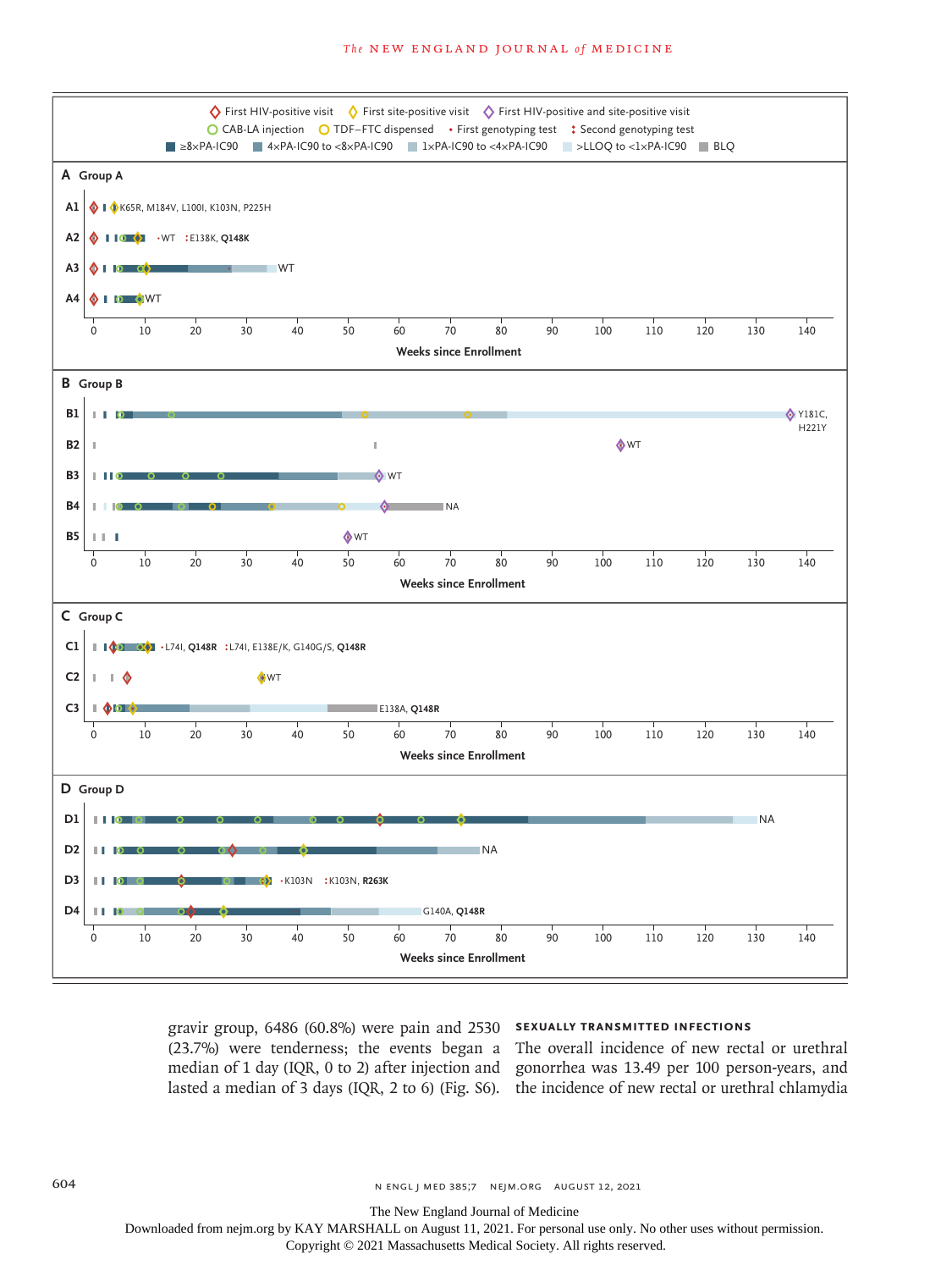### **Figure 3 (facing page). Pharmacologic and Virologic Data for HIV Infections in the Cabotegravir Group.**

Panels A through D show the timing of key events for the 16 infections that occurred in the cabotegravir group. These infections were classified into four groups: group A (Panel A) includes infections that occurred before enrollment; group B (Panel B) includes infections that occurred with no recent exposure to cabotegravir; group C (Panel C) includes infections that occurred before cabotegravir injection; and group D (Panel D) includes in‑ fections that occurred in participants with appropriately timed CAB-LA doses and expected plasma cabotegravir concentrations. The "first HIV-positive visit" refers to the first visit at which the participant was determined to be HIV positive. The "first site-positive visit" refers to the first visit at which evidence of HIV infection was identified at the trial site. HIV genotyping results are shown to the right of each horizontal bar. Major resistance mutations are shown for nucleoside or nucleotide reverse-transcriptase inhibitors (K65R and M184V) and nonnucleoside reverse-transcriptase inhibitors (L100I, K103N, Y181C, H221Y, and P225H). All integrase strand-transfer inhibitor (INSTI) resistance mutations are shown (L74I, E138K or E138E/K, E138A, G140A, G140G/S, Q148R or Q148K, and R263K); major INSTI mutations are shown in bold text. Genotyping results are shown for the first visit at which the viral load was 500 copies or more per milliliter and for follow-up visits at which such a viral load occurred, denoted as one dot or two dots, respectively. The number of days between the first HIV-positive visit and the visit with additional mutations was 60 days for case A2, 10 days for case C1, and 112 days for case D3. NA indicates that the genotyping result was not available (either no visit occurred at which viremia was found to be sufficient for performance of the genotyping assay or the assay failed to produce a genotyping result). BLQ denotes below the limit of quantification, LLOQ lower limit of quantification, PA-IC90 protein-adjusted 90% cabotegravir inhibitory concentration, and WT wild type.

was 21.36 per 100 person-years. The incidence of new syphilis infections, which were centrally adjudicated (details provided in the Supplementary Appendix), was 16.69 per 100 person-years. The occurrence of each of these infections was similar in the two groups (Tables S4 and S5).

# **Changes in Body Weight and Metabolic Variables**

In a post hoc analysis, a mean annualized increase in body weight of 1.23 kg per year (95% CI, 1.05 to 1.42) was noted in the cabotegravir group, as compared with an increase of 0.37 kg (95% CI, 0.18 to 0.55) in the TDF–FTC group. Differences in weight change between the groups were observed primarily in the first 40 weeks of participation and were similar in the two groups later in the trial (Fig. S12). Changes in fasting glucose and fasting lipid levels are shown in Figures S7 through S11.

# Discussion

In the HPTN 083 trial, we compared the safety and efficacy of CAB-LA with that of TDF–FTC for the prevention of HIV infection in MSM and transgender women who have sex with men. Although TDF–FTC is known to be effective in preventing HIV infection when adherence is high, we found that the risk of HIV infection was lower by 66% in the cabotegravir group than in the TDF–FTC group in the prespecified analysis, a result that showed the superiority of CAB-LA to TDF–FTC. This finding was similar in magnitude and direction in key populations that have lower reported rates of adherence to daily oral PrEP agents, including Black MSM in the United States, transgender women, and participants younger than 30 years of age.

Although most of the participants in the cabotegravir group reported injection-site reactions, only 2.4% chose not to receive further injections as a result. Increases in body weight associated with the use of INSTIs in the treatment of HIV infection have been reported in the literature.<sup>22-24</sup> We previously observed no significant difference in weight gain between HIVuninfected participants who received CAB-LA and those who received placebo; participants in both groups gained approximately 1 kg over the course of 41 weeks. In the current trial, differences in weight change between the two groups were driven by weight loss in the TDF–FTC group in year 1; thereafter, the weight changes were similar (approximately 1 kg per year in both groups).

CAB-LA provided protection against HIV acquisition; however, 4 incident infections were observed despite on-time injections and expected cabotegravir concentrations in plasma. The risk of PrEP failure may be influenced by low plasma cabotegravir concentrations between initial injections, low cabotegravir concentrations in rectal tissue, $25$  rectal inflammation related to

The New England Journal of Medicine

Downloaded from nejm.org by KAY MARSHALL on August 11, 2021. For personal use only. No other uses without permission.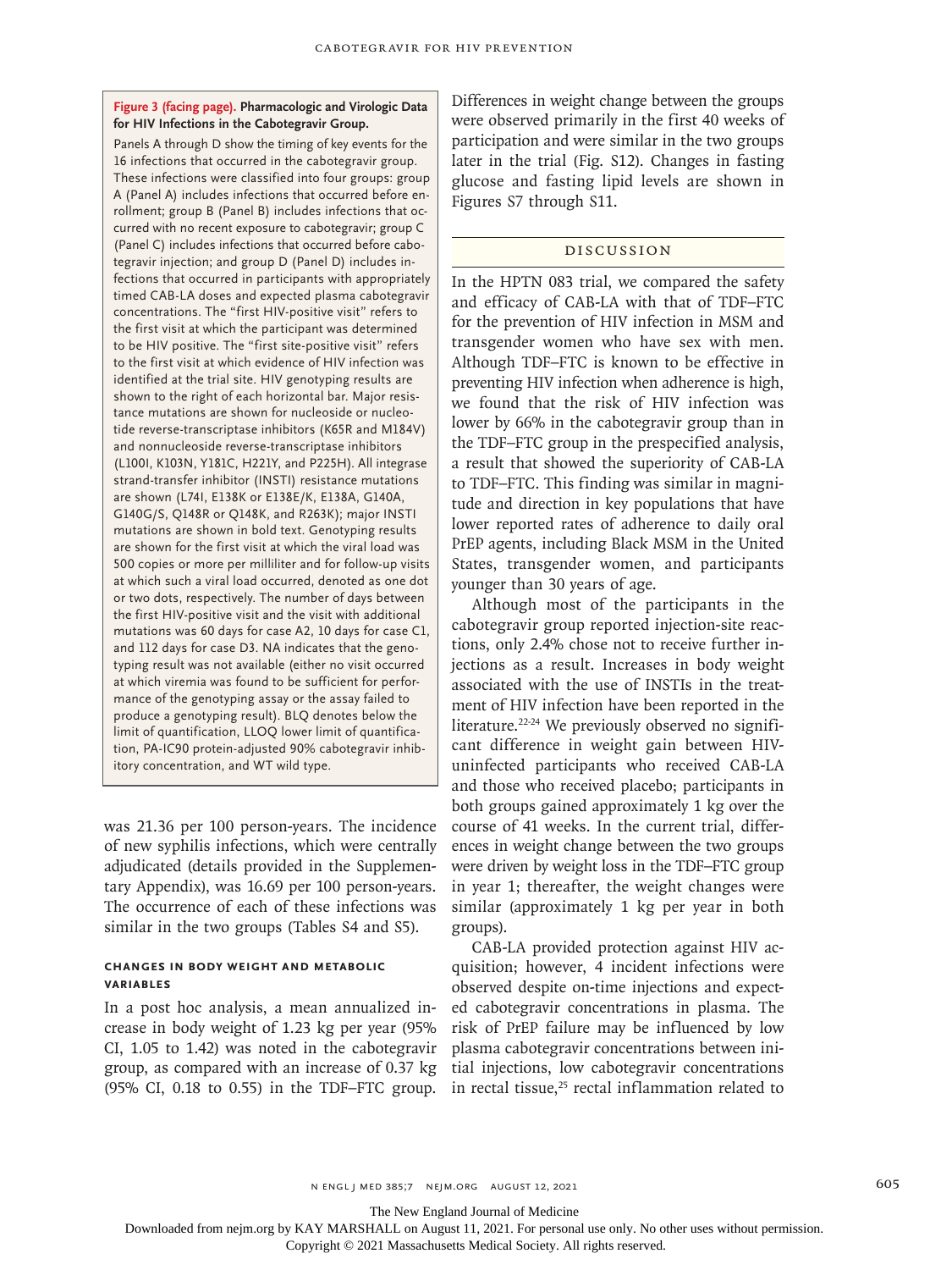| Table 2. Adverse Events.*                                                                                       |                                  |                                    |                                      |  |
|-----------------------------------------------------------------------------------------------------------------|----------------------------------|------------------------------------|--------------------------------------|--|
| Event                                                                                                           | Overall<br>$(N = 4562)$          | Cabotegravir Group<br>$(N = 2280)$ | <b>TDF-FTC Group</b><br>$(N = 2282)$ |  |
|                                                                                                                 | number of participants (percent) |                                    |                                      |  |
| Any adverse event of grade 2 or higher                                                                          | 4222 (92.5)                      | 2106 (92.4)                        | 2116 (92.7)                          |  |
| Most common adverse events of grade 2 or higher;                                                                |                                  |                                    |                                      |  |
| Decreased creatinine clearance                                                                                  | 3257 (71.4)                      | 1588 (69.6)                        | 1669(73.1)                           |  |
| Increased creatine kinase                                                                                       | 953 (20.9)                       | 484 (21.2)                         | 469 (20.6)                           |  |
| Nasopharyngitist                                                                                                | 844 (18.5)                       | 447 (19.6)                         | 397 (17.4)                           |  |
| Increased serum creatinine                                                                                      | 810 (17.8)                       | 382 (16.8)                         | 428 (18.8)                           |  |
| Upper respiratory infection;                                                                                    | 516(11.3)                        | 257 (11.3)                         | 259(11.3)                            |  |
| Musculoskeletal discomfort <sup>*</sup>                                                                         | 513 (11.2)                       | 254 (11.1)                         | 259(11.3)                            |  |
| Increased lipase                                                                                                | 509(11.2)                        | 249 (10.9)                         | 260 (11.4)                           |  |
| Headachet                                                                                                       | 458 (10.0)                       | 237 (10.4)                         | 221(9.7)                             |  |
| Increased aspartate aminotransferase                                                                            | 384(8.4)                         | 188 (8.2)                          | 196(8.6)                             |  |
| Increased alanine aminotransferase                                                                              | 351(7.7)                         | 159 (7.0)                          | 192 (8.4)                            |  |
| Increased blood glucose                                                                                         | 322(7.1)                         | 199 (8.7)                          | 123(5.4)                             |  |
| Increased amylase                                                                                               | 317(6.9)                         | 148(6.5)                           | 169(7.4)                             |  |
| Diarrhea $\ddagger$                                                                                             | 313(6.9)                         | 152(6.7)                           | 161(7.1)                             |  |
| Rasht                                                                                                           | 260(5.7)                         | 116(5.1)                           | 144 (6.3)                            |  |
| Hypoglycemia:                                                                                                   | 246(5.4)                         | 120(5.3)                           | 126(5.5)                             |  |
| Pyrexia                                                                                                         | 185(4.1)                         | 122(5.4)                           | 63(2.8)                              |  |
| Any adverse event of grade 3 or higher                                                                          | 1494 (32.7)                      | 727 (31.9)                         | 767 (33.6)                           |  |
| Most common adverse events of grade 3 or highers                                                                |                                  |                                    |                                      |  |
| Increased creatine kinase                                                                                       | 633 (13.9)                       | 324 (14.2)                         | 309 (13.5)                           |  |
| Decreased creatinine clearance                                                                                  | 349 (7.7)                        | 159 (7.0)                          | 190 (8.3)                            |  |
| Increased serum creatinine                                                                                      | 156(3.4)                         | 80(3.5)                            | 76(3.3)                              |  |
| Increased lipase                                                                                                | 152(3.3)                         | 76 (3.3)                           | 76 (3.3)                             |  |
| Increased aspartate aminotransferase                                                                            | 122(2.7)                         | 53(2.3)                            | 69 (3.0)                             |  |
| Increased alanine aminotransferase                                                                              | 55(1.2)                          | 23(1.0)                            | 32(1.4)                              |  |
| Serious adverse event                                                                                           | 241(5.3)                         | 120(5.3)                           | 121(5.3)                             |  |
| Adverse events of special interest                                                                              |                                  |                                    |                                      |  |
| Seizure                                                                                                         | 7(0.2)                           | 2(0.1)                             | 5(0.2)                               |  |
| Liver-related adverse event resulting in discontinuation<br>of oral tablets or both oral tablets and injections | 95(2.1)                          | 47(2.1)                            | 48(2.1)                              |  |

\* Included are only adverse events that were assigned *Medical Dictionary for Regulatory Activities*, version 23.1 (MedDRA) terms by clinical staff. Injection-site reactions and sexually transmitted infections are not included. Inappropriately enrolled participants and participants who did not receive any oral trial drug are excluded. In cases in which a participant had multiple events with the same MedDRA term, only one event is counted.

† Only adverse events that were reported in at least 5% of the participants in either trial group are shown.

‡ This adverse event category combines multiple MedDRA terms that were too similar to report individually.

§ Only adverse events that were reported in at least 1% of the participants in either trial group are shown.

sexually transmitted infection, or a combination infection). NNRTI-based or boosted protease of these factors.<sup>26-30</sup> INSTI resistance was detect- inhibitor–based ART should suppress viral replied in 5 participants in the cabotegravir group cation in such cases, absent transmitted resis-(1 with baseline infection and 4 with incident tance; viral replication in some such participants

606 **606** n engl j med 385;7 nejm.org August 12, 2021

The New England Journal of Medicine

Downloaded from nejm.org by KAY MARSHALL on August 11, 2021. For personal use only. No other uses without permission.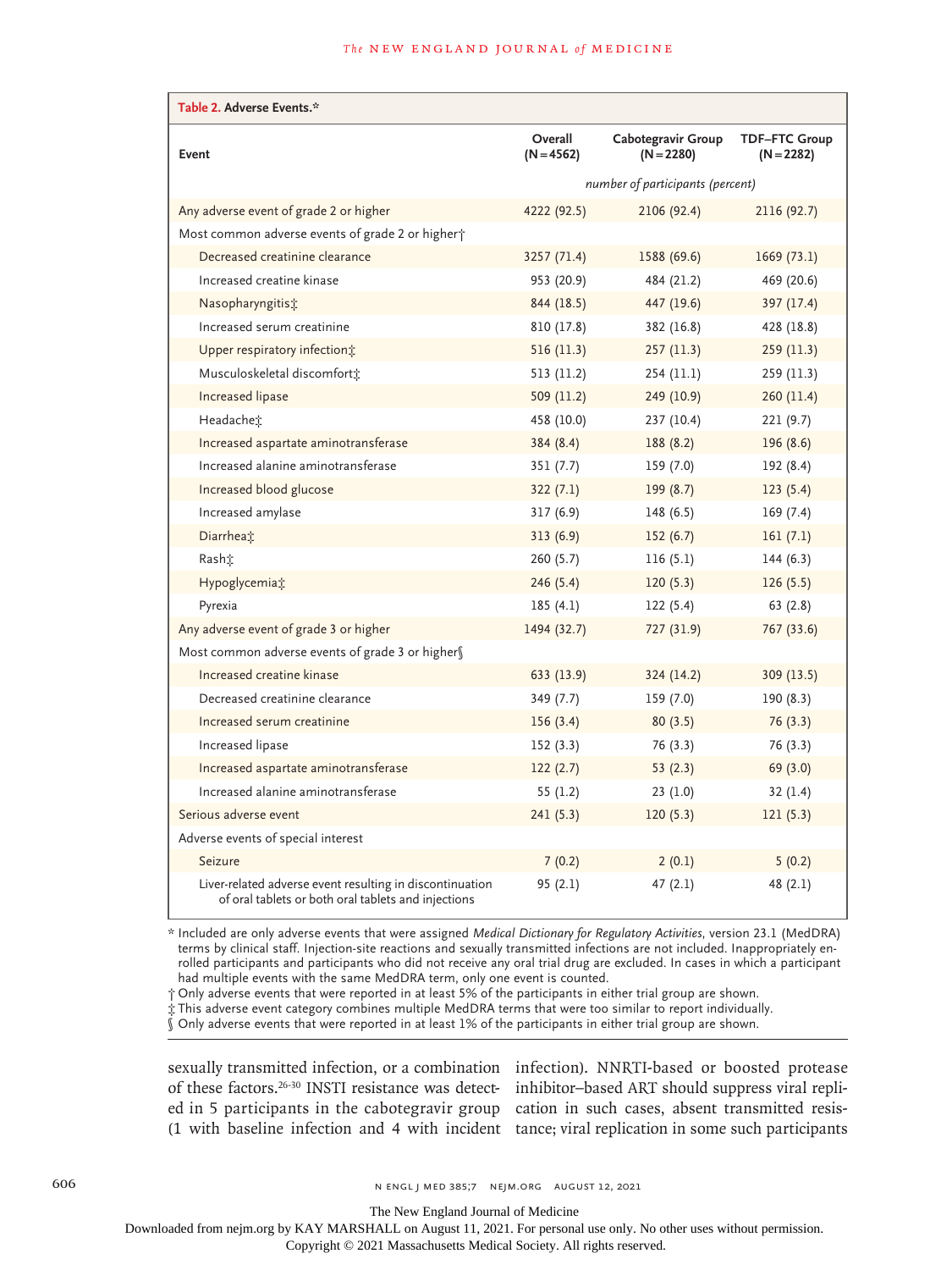may be suppressed by a regimen that includes men. The logistics involved in implementation of twice-daily dolutegravir. To reduce the risk of the use of CAB-LA for PrEP will require new resistance, HIV assays with increased sensitivity are being evaluated to minimize the interval between HIV infection and diagnosis; ART should be started promptly when long-acting PrEP agents have been used.

CAB-LA provided greater protection against HIV infection than TDF–FTC among MSM and transgender women who have sex with men. A similarly designed randomized, controlled trial evaluating the efficacy of CAB-LA in cisgender women in Africa was recently unblinded early after showing superiority of CAB-LA over daily oral TDF–FTC (ClinicalTrials.gov number, NCT03164564); the safety and acceptability of CAB-LA in adolescents is under evaluation (NCT04692077 and NCT04824131). Although overall adherence to daily oral TDF–FTC was higher than anticipated in the current trial, inadequate TDF–FTC adherence among some participants appeared to drive the overall finding of HIV incidence that was three times the incidence in the cabotegravir group<sup>18</sup>; daily oral TDF–FTC, when used as prescribed, has been estimated to be more than 99% protective.<sup>8</sup>

This trial showed that CAB-LA was superior to TDF–FTC in preventing HIV acquisition among MSM and transgender women who have sex with

consideration. CAB-LA is an effective strategy for the prevention of HIV infection that will expand PrEP options.

The content of this article is solely the responsibility of the authors and does not necessarily represent the official views of the National Institutes of Health or the Centers for Disease Control and Prevention.

Supported by the National Institute of Allergy and Infectious Diseases, Office of the Director, National Institutes of Health, the National Institute of Mental Health, the National Institute on Drug Abuse, and the Eunice Kennedy Shriver Institute for Child Health and Human Development, under award numbers UM1AI068619 (HIV Prevention Trials Network [HPTN] Leadership and Operations Center), UM1AI068617 (HPTN Statistical and Data Management Center), and UM1AI068613 (HPTN Laboratory Center). ViiV Healthcare and Gilead Sciences donated trial medications and matching placebos, and ViiV Healthcare provided additional funding.

Disclosure forms provided by the authors are available with the full text of this article at NEJM.org.

A data sharing statement provided by the authors is available with the full text of this article at NEJM.org.

We thank the participants in the HPTN 083 trial, without whom this work would not have been possible; Dr. Sheryl Zwerski for her expertise, leadership, support, and guidance with respect to the National Institutes of Health–sponsored cabotegravir prevention development initiative; Dr. Wafaa El-Sadr for her leadership and continued support; Drs. Grace Aldrovandi and Daniel Kuritzkes for their independent review of the virologic data for the HPTN 083 trial; Ms. Kathy Hinson and Ms. Sarah Stone for their financial and budgetary support, oversight, and guidance; Ms. Jackie Talley for her administrative assistance; the HPTN Black Caucus for preparatory training, engagement, and support; and our partners and colleagues at ViiV Healthcare and Gilead Sciences. (See the Supplementary Appendix.)

#### **Appendix**

The New England Journal of Medicine

Downloaded from nejm.org by KAY MARSHALL on August 11, 2021. For personal use only. No other uses without permission.

The authors' full names and academic degrees are as follows: Raphael J. Landovitz, M.D., Deborah Donnell, Ph.D., Meredith E. Clement, M.D., Brett Hanscom, Ph.D., Leslie Cottle, B.A., Lara Coelho, M.D., Robinson Cabello, M.D., Suwat Chariyalertsak, M.D., Dr.P.H., Eileen F. Dunne, M.D., M.P.H., Ian Frank, M.D., Jorge A. Gallardo-Cartagena, M.D., Aditya H. Gaur, M.D., Pedro Gonzales, M.D., Ha V. Tran, M.D., Juan C. Hinojosa, M.D., Esper G. Kallas, M.D., Ph.D., Colleen F. Kelley, M.D., M.P.H., Marcelo H. Losso, M.D., J. Valdez Madruga, M.D., Keren Middelkoop, M.B., Ch.B., Ph.D., M.P.H., Nittaya Phanuphak, M.D., Ph.D., Breno Santos, M.D., Omar Sued, M.D., Ph.D., Javier Valencia Huamaní, M.D., Edgar T. Overton, M.D., Shobha Swaminathan, M.D., Carlos del Rio, M.D., Roy M. Gulick, M.D., M.P.H., Paul Richardson, M.S., Philip Sullivan, M.P.H., Estelle Piwowar-Manning, B.S., Mark Marzinke, Ph.D., Craig Hendrix, M.D., Maoji Li, M.S., Zhe Wang, M.S., Jeanne Marrazzo, M.D., M.P.H., Eric Daar, M.D., Aida Asmelash, M.D., M.P.H., Todd T. Brown, M.D., Ph.D., Peter Anderson, Pharm.D., Susan H. Eshleman, M.D., Ph.D., Marcus Bryan, Ph.D., Cheryl Blanchette, M.S., Jonathan Lucas, M.P.H., Christina Psaros, Ph.D., Steven Safren, Ph.D., Jeremy Sugarman, M.D., M.P.H., Hyman Scott, M.D., M.P.H., Joseph J. Eron, M.D., Sheldon D. Fields, Ph.D., Nirupama D. Sista, Ph.D., Kailazarid Gomez-Feliciano, M.P.M., Andrea Jennings, B.A., Ryan M. Kofron, M.S., Timothy H. Holtz, M.D., Ph.D., Katherine Shin, Pharm.D., James F. Rooney, M.D., Kimberly Y. Smith, M.D., William Spreen, Pharm.D., David Margolis, M.D., M.P.H., Alex Rinehart, Ph.D., Adeola Adeyeye, M.D., Myron S. Cohen, M.D., Marybeth McCauley, M.P.H., and Beatriz Grinsztejn, M.D., Ph.D.

The authors' affiliations are as follows: the Center for Clinical AIDS Research and Education, David Geffen School of Medicine, University of California, Los Angeles (R.J.L., R.M.K.), the Lundquist Institute at Harbor–UCLA Medical Center, Torrance (E.D.), the San Francisco Department of Public Health, San Francisco (H.S.), and Gilead Sciences, Foster City (J.F.R.) — all in California; the Fred Hutchinson Cancer Research Center, Seattle (D.D., B.H., L. Cottle, M.L., Z.W.); the Louisiana State University Health Sciences Center, New Orleans (M.E.C.); Instituto Nacional de Infectologia Evandro Chagas-Fiocruz, Rio de Janeiro (L. Coelho, B.G.), University of São Paulo (E.G.K.), and Centro de Referência e Treinamento DST–AIDS-SP (J.V.M.), São Paulo, and Hospital Nossa Senhora da Conceição, Porto Alegre (B.S.) — all in Brazil; Via Libre (R.C.), Universidad Nacional Mayor de San Marcos (J.A.G.-C.), and Asociacion Civil Impacta Salud y Educacion (P.G., J.V.H.), Lima, and Asociacion Civil Selva Amazonica, Iquitos (J.C.H.) — all in Peru; the Research Institute for Health Sciences, Chiang Mai University, Chiang Mai (S.C.), and the Institute of HIV Research and Innovation, Bangkok (N.P.) both in Thailand; the Division of HIV–AIDS Prevention, Centers for Disease Control and Prevention (E.F.D.), the School of Medicine (C.F.K., C.R.), and Rollins School of Public Health (C.R.), Emory University — both in Atlanta; the Perelman School of Medicine, University of Pennsylvania, Philadelphia (I.F.), and Pennsylvania State University, State College (S.D.F.) — both in Pennsylvania; St. Jude Children's Research Hospital, Memphis, TN (A.H.G.); University of North Carolina at Chapel Hill, Chapel Hill (H.V.T., J.J.E., M.S.C.),